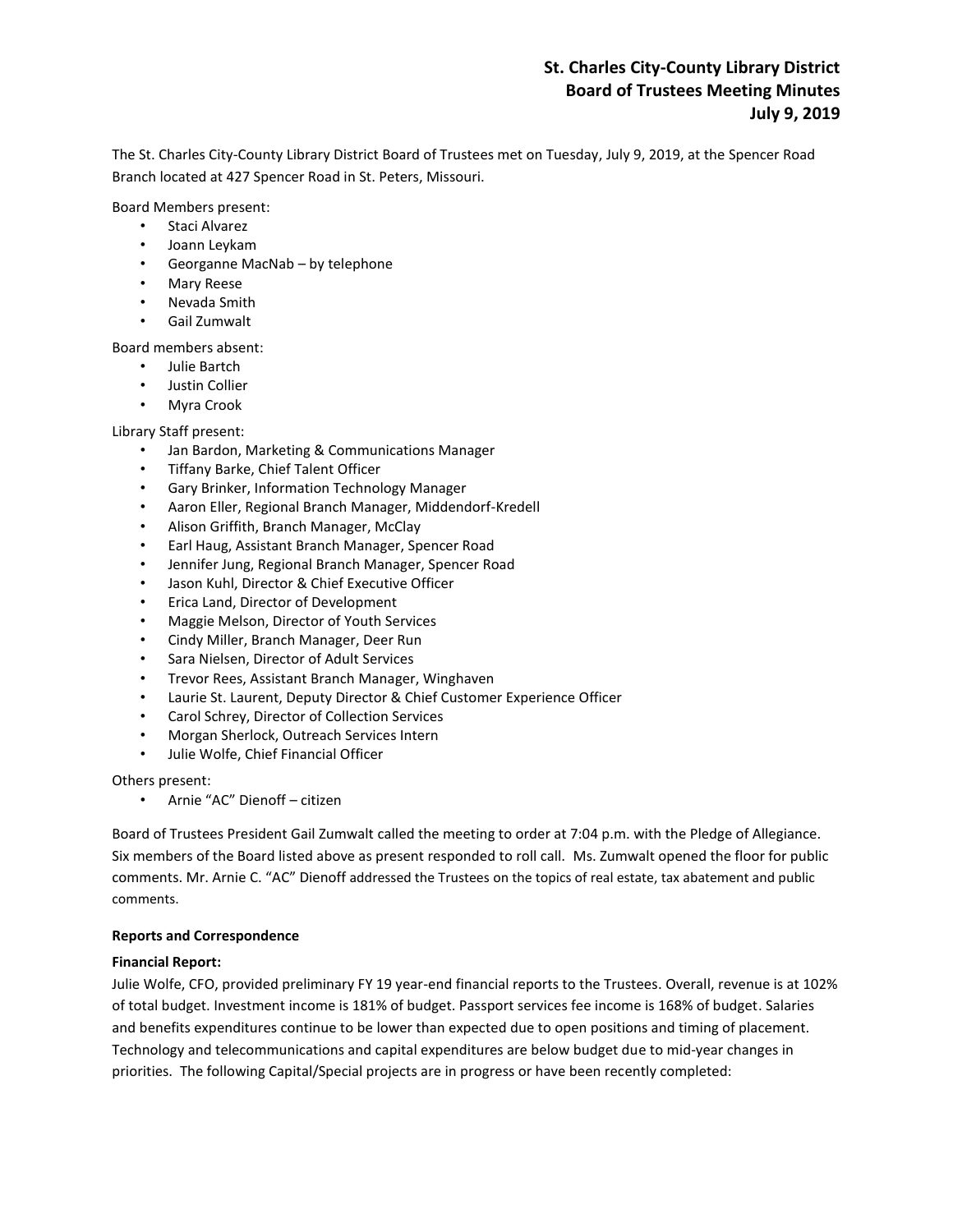- Exterior concrete repairs at various facilities.
- Administration's tenant has vacated the leased area, so internal use of the space is in the planning phase.
- Innovative early literacy areas are being designed for the Middendorf-Kredell and Kisker Road Branches.

**Director's Report:** This report has been reformatted and now details progress on each of the Library's Strategic Plan initiatives.

## **Facilities for the Future**

- Jason Kuhl introduced Earl Haug, Assistant Branch Manager of the Spencer Road Branch. Earl was previously the Lead Library Assistant at the Kathryn Linnemann Branch.
- The current ten-year lease at the Augusta Branch expires in November. The Library is working with Augusta city officials to extend the lease agreement.
- The Library has reached an agreement on a month-to-month lease for the Discovery Village location. It is anticipated that the location will remain open until early 2020, however the lease can be terminated by either party with 30 days' notice.
- The Library's lease with Dance Connection expired at the end of June and they have vacated their space in the Administration Building. This provides the opportunity to address several space needs for Outreach Services, Development and the new staff positions included in the FY 20 budget. These needs will be addressed in the most cost-effective way possible in the short term.
- The Portage Des Sioux Branch sustained substantial damage during the recent flooding. The Library's insurance adjuster will visit the branch the week of July 8, and it will remain closed until further notice.
- In May, the Library released a Request for Qualifications for architect and engineering services for three engagements: 1) design of a teen space at the Kathryn Linnemann Branch; 2) design of a small branch library in the property at 10 Cliff View Drive; and 3) "as-needed" services for a period of three years. Twelve firms submitted qualifications and three finalists were interviewed. Fee proposals have been requested. The final selection(s) will be brought to the August meeting.

#### **Experience and Outreach**

- The strategic plan emphasizes the definition of the Library's specialty collections. The Consumer Health collection was recently integrated into the nonfiction collection, and now those materials can float to other locations. We will be doing the same with the Business and Nonprofit collections. These changes are improving circulation of these items as well as the customer browsing experience.
- Staff will meet with the Superintendent of the City of St. Charles School District to discuss library services for middle and high school customers at the Kathryn Linnemann branch.

## **Service Model**

 The McClay branch has been cross-training paraprofessional staff at the Circulation Desk to improve workflow efficiency and create a one-stop experience for customers.

#### **Digital Leadership**

 In order to allow our customers access to more advanced technology, the Library has applied for a Missouri State Library Edge Action Plan grant. If selected, we will purchase MacBook laptop computers and Chromebooks, microphones, and video cameras for use by our customers withinthe library.

Early literacy spaces are now being installed at the Middendorf-Kredell and Kisker Road branches.

## **Public Relations and Marketing**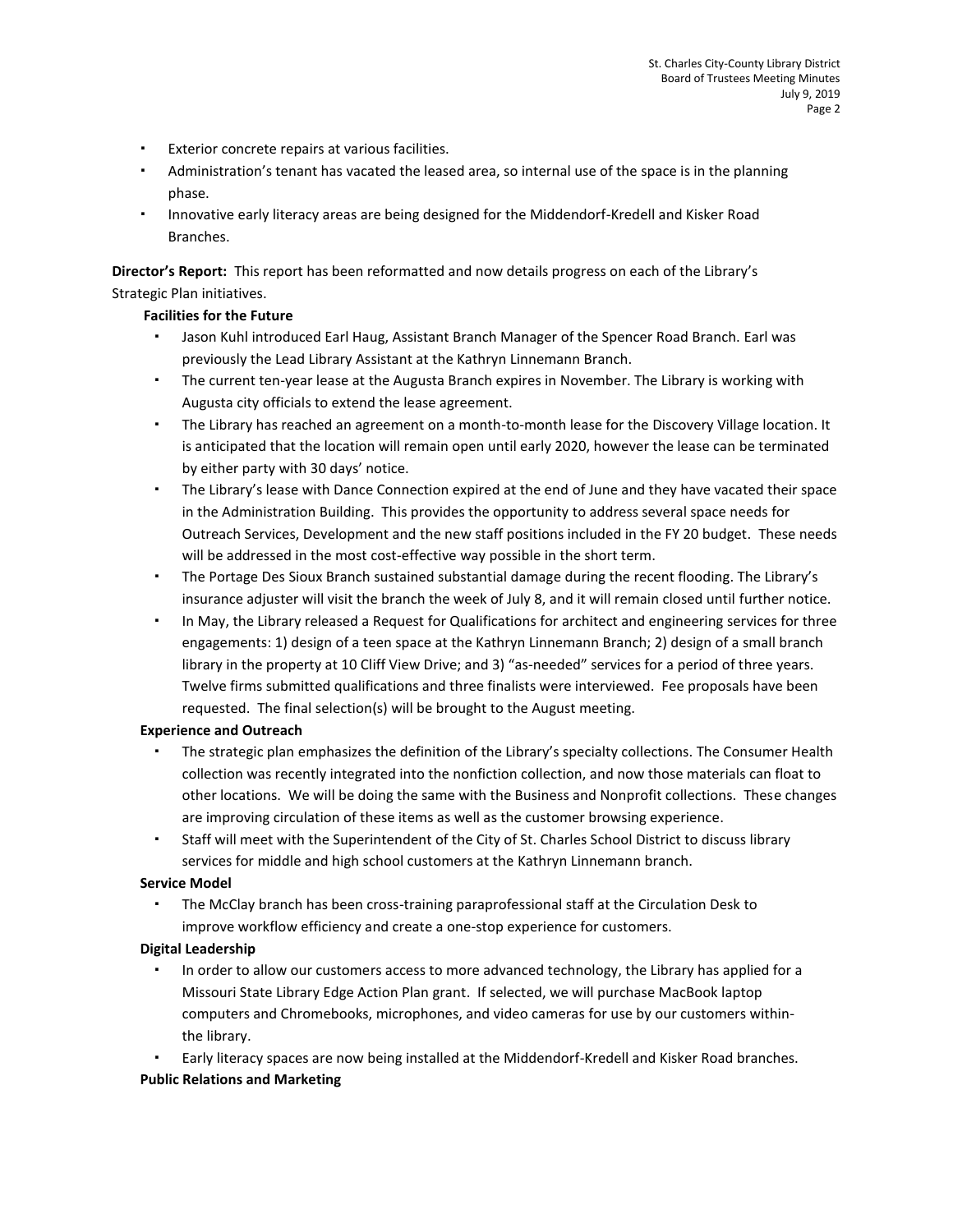- We began recruitment for the new Chief Communications and Engagement Officer the week of July 1<sup>st</sup>. The plan is to have someone in place by mid-October.
- To expand awareness of the Library outside of our walls, we have contracted for a billboard on I-70 where Library events, services and branding will be featured. The billboard gets 452,278 impressions per week.

### **Community Support**

- Cause Marketing efforts have made a huge impact on the Library Foundation -over \$5,500 has been raised for the Library Foundation since last October. Thank you to our Library advocates who shop at local business that give back to the Foundation.
- The Library Foundation will be celebrating its  $20<sup>th</sup>$  Anniversary this August.

**Monthly Statistical Report:** Jason reported that monthly physical circulation continues to increase. Total FY 19 Circulation was 5,963,323. Circulation for the month of June 2019 was 616,764, which includes physical checkouts, eMedia checkouts, renewals and auto-renewals. Year-to-date eMedia usage increased 4.54% (824,663 in FY 19 vs. 788,874 in FY 18) – with eMedia accounting for almost 14% of the Library's overall circulation this year. New library cards have also increased dramatically (46.41% YTD) since migrating to Polaris. There were 2,374 new library cards issued in June, 156 of which were online registrations. Total FY 19 program attendance increased 14.32% from the previous year and the number of programs offered increased 9.62%. There were 147,648 self-checkouts in June (self-checkouts totaled 1,511,030 in FY 19).

**Correspondence:** The following documents were distributed to the Trustees prior to the meeting:

- Letter from City of O'Fallon Re: Proposed Industrial Development Project dated June 20, 2019
- Letter from City of St. Charles Department of Community Development dated June 21, 2019
- Response to City of St. Charles Department of Community Development dated July 2, 2019

Jason updated the trustees on the variance request outlined in the letter from the City of St. Charles Department of Community Development.

#### **CONSENT AGENDA:**

- Minutes from June 11, 2019, Meeting
- Minutes from June 11, 2019, Closed Session

**MOTION:** Mary Reese moved to accept the consent agenda as presented. Nevada Smith second. Motion approved six affirmative, zero negative, zero abstentions and three absent.

#### **FORMAL AGENDA:**

#### **OLD BUSINESS**

**19-42: Review of Proposed Policies** Jason reviewed the most versions of the proposed Board of Trustees policies a048 – Bylaws of the Board of Trustees, a096 – Open Meetings and Records, and a062 – Library Board Meetings. These policies have been reviewed and edited since April 2019 and all recommended changes to date have been incorporated. The final versions of the policies will be brought to the August 2019 meeting for approval. The Trustees requested that Jason send an email reminder with a deadline for any further changes.

The review of the proposed revisions to the Board of Trustees policies was a discussion and no vote was necessary.

#### **NEW BUSINESS**

**20-01: Update on Real Estate Purchase** In May, the Board of Trustees authorized the Director to negotiate and enter into contract to purchase the property at 10 Cliff View Drive in the Wentzville Bluffs development provided specific conditions were met. Jason reported that the Library is now under contract to purchase the property and is on target to close by the end of August 2019. Evidence of clear title and all inspection issues have been resolved